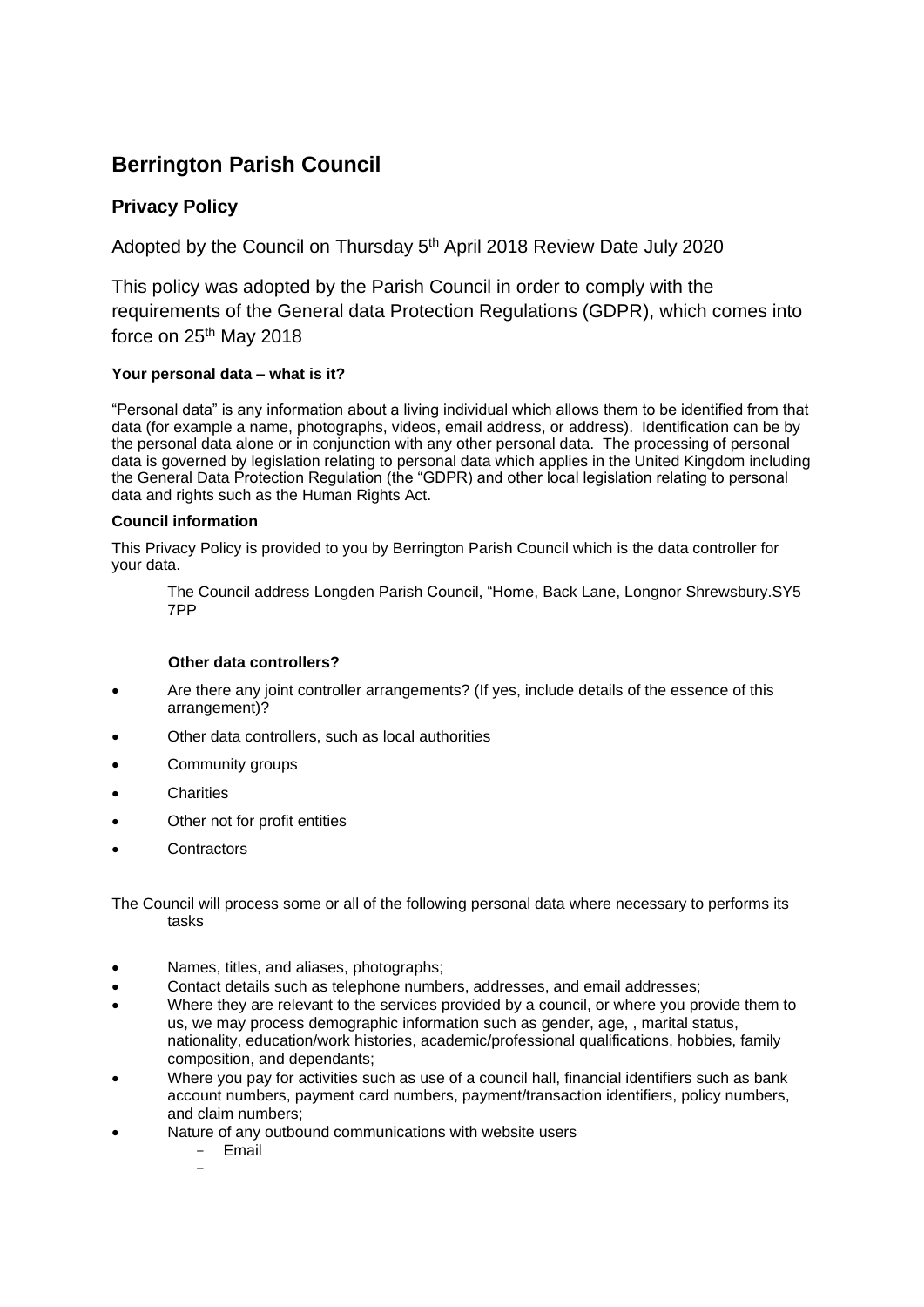#### **The council will comply with data protection law. This says that the personal data we hold about you must be:**

- Used lawfully, fairly and in a transparent way.
- Collected only for valid purposes that we have clearly explained to you and not used in any way that is incompatible with those purposes.
- Relevant to the purposes we have told you about and limited only to those purposes.
- Accurate and kept up to date.
- Kept only as long as necessary for the purposes we have told you about.
- Kept and destroyed securely including ensuring that appropriate technical and security measures are in place to protect your personal data to protect personal data from loss, misuse, unauthorised access and disclosure.

#### **We use your personal data for some or all of the following purposes:**

- To deliver public services including to understand your needs to provide the services that you request and to understand what we can do for you and inform you of other relevant services;
- To confirm your identity to provide some services:
- To contact you by post, email, telephone or using social media (e.g., Facebook, Twitter, WhatsApp);
- To help us to build up a picture of how we are performing;
- To prevent and detect fraud and corruption in the use of public funds and where necessary for the law enforcement functions;
- To enable us to meet all legal and statutory obligations and powers including any delegated functions;
- To carry out comprehensive safeguarding procedures (including due diligence and complaints handling) in accordance with best safeguarding practice from time to time with the aim of ensuring that all children and adults-at-risk are provided with safe environments and generally as necessary to protect individuals from harm or injury;
- To promote the interests of the council;
- To maintain our own accounts and records;
- To seek your views, opinions or comments;
- To notify you of changes to our facilities, services, events and staff, councillors and role holders;
- To send you communications which you have requested and that may be of interest to you. These may include information about campaigns, appeals, other new projects or initiatives;
- To process relevant financial transactions including grants and payments for goods and services supplied to the council

• To allow the statistical analysis of data so we can plan the provision of services. Our processing may also include the use of CCTV systems for the prevention and prosecution of crime.

#### **What is the legal basis for processing your personal data?**

The council is a public authority and has certain powers and duties. Most of your personal data is processed for compliance with a legal obligation which includes the discharge of the council's statutory functions and powers. Sometime when exercising these powers or duties it is necessary to process personal data of residents or people using the council's services. We will always take into account your interests and rights. This Privacy Policy sets out your rights and the council's obligations to you in detail.

We may also process personal data if it is necessary for the performance of a contract with you, or to take steps to enter into a contract. An example of this would be processing your data in connection with the use of sports facilities, or the acceptance of an allotment garden tenancy.

Sometimes the use of your personal data requires your consent. We will first obtain your consent to that use.

### **Sharing your personal data**

The council will implement appropriate security measures to protect your personal data. This section of the Privacy Policy provides information about the third parties with whom the council will share your personal data. These third parties also have an obligation to put in place appropriate security measures and will be responsible to you directly for the manner in which they process and protect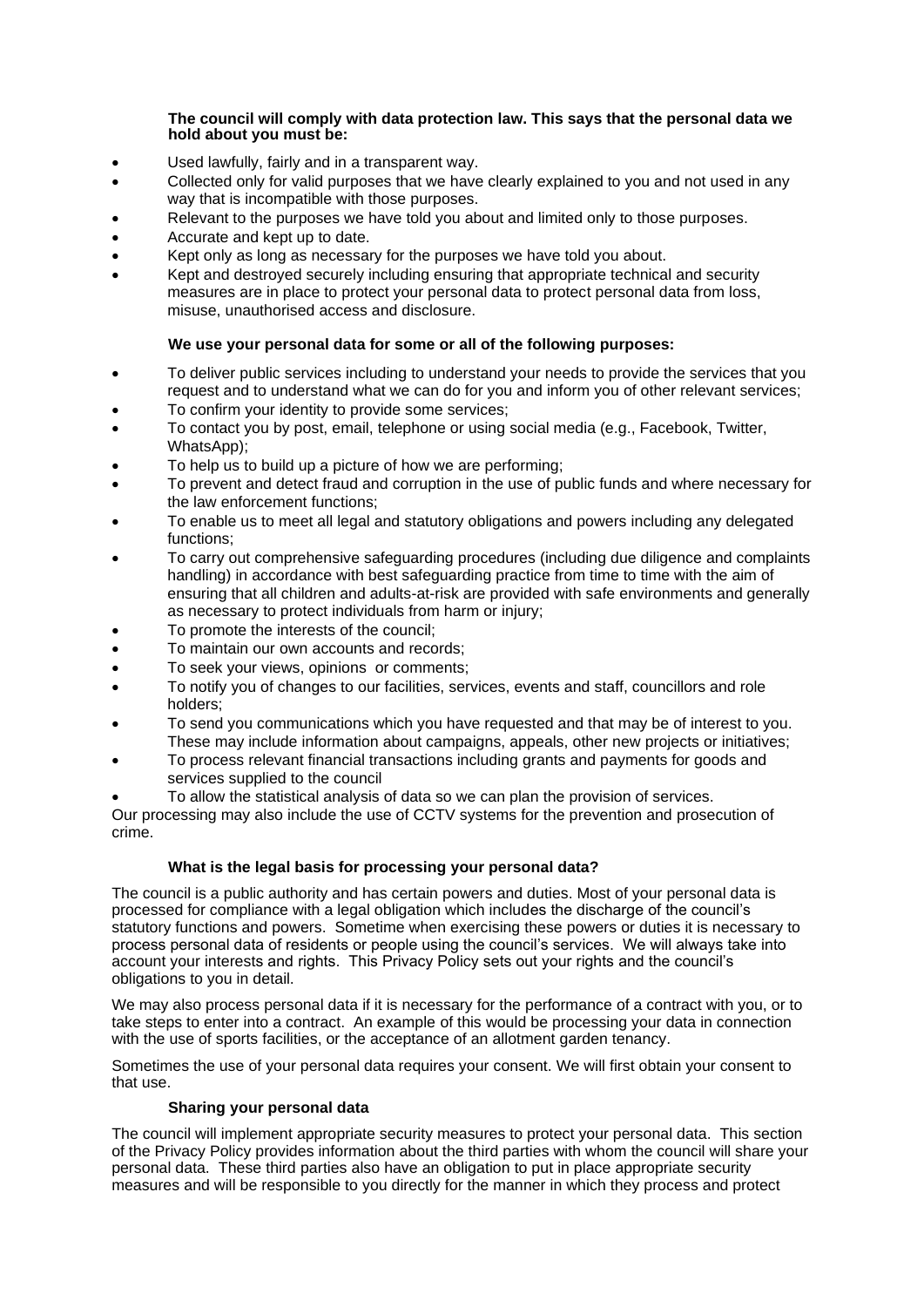your personal data. It is likely that we will need to share your data with some or all of the following (but only where necessary):

- Our agents, suppliers and contractors. For example, we may ask a commercial provider to publish or distribute newsletters on our behalf, or to maintain our database software;
- On occasion, other local authorities or not for profit bodies with which we are carrying out joint ventures e.g. in relation to facilities or events for the community.

#### **How long do we keep your personal data?**

We will keep some records permanently if we are legally required to do so. We may keep some other records for an extended period of time. For example, it is current best practice to keep financial records for a minimum period of 8 years to support HMRC audits or provide tax information. We may have legal obligations to retain some data in connection with our statutory obligations as a public authority. The council is permitted to retain data in order to defend or pursue claims. In some cases the law imposes a time limit for such claims (for example 3 years for personal injury claims or 6 years for contract claims). We will retain some personal data for this purpose as long as we believe it is necessary to be able to defend or pursue a claim. In general, we will endeavour to keep data only for as long as we need it. This means that we will delete it when it is no longer needed.

#### **Your rights and your personal data**

You have the following rights with respect to your personal data:

When exercising any of the rights listed below, in order to process your request, we may need to verify your identity for your security. In such cases we will need you to respond with proof of your identity before you can exercise these rights.

- *(i) The right to access personal data we hold on you*
- *(ii) The right to correct and update the personal data we hold on you*
- *(iii) The right to have your personal data erased*
- *(iv) The right to object to processing of your personal data or to restrict it to certain purposes only*
- *(v) The right to data portability*
- *(vi) The right to withdraw your consent to the processing at any time for any processing of data to which consent was obtained*
- *(vii) The right to lodge a complaint with the Information Commissioner's Office.*

You can contact the Information Commissioners Office on 0303 123 1113 or via email https://ico.org.uk/global/contact-us/email/ or at the Information Commissioner's Office, Wycliffe House, Water Lane, Wilmslow, Cheshire SK9 5AF.

#### $\mathbf{1}$ . **Transfer of Data Abroad**

Any personal data transferred to countries or territories outside the European Economic Area ("EEA") will only be placed on systems complying with measures giving equivalent protection of personal rights either through international agreements or contracts approved by the European Union. [Our website is also accessible from overseas so on occasion some personal data (for example in a newsletter) may be accessed from overseas].

#### **Further processing**  $2.$

If we wish to use your personal data for a new purpose, not covered by this Privacy Policy, then we will provide you with a Privacy Notice explaining this new use prior to commencing the processing and setting out the relevant purposes and processing conditions. Where and whenever necessary, we will seek your prior consent to the new processing.

#### $3.$ **Changes to this policy**

We keep this Privacy Policy under regular review and we will place any updates on Longden Parish Council. Www.berringtonparishcouncil.org.uk. This Policy was last updated in April 2018.

#### $\overline{4}$ . **Contact Details**

Please contact us if you have any questions about this Privacy Policy or the personal data we hold about you or to exercise all relevant rights, queries or complaints at: